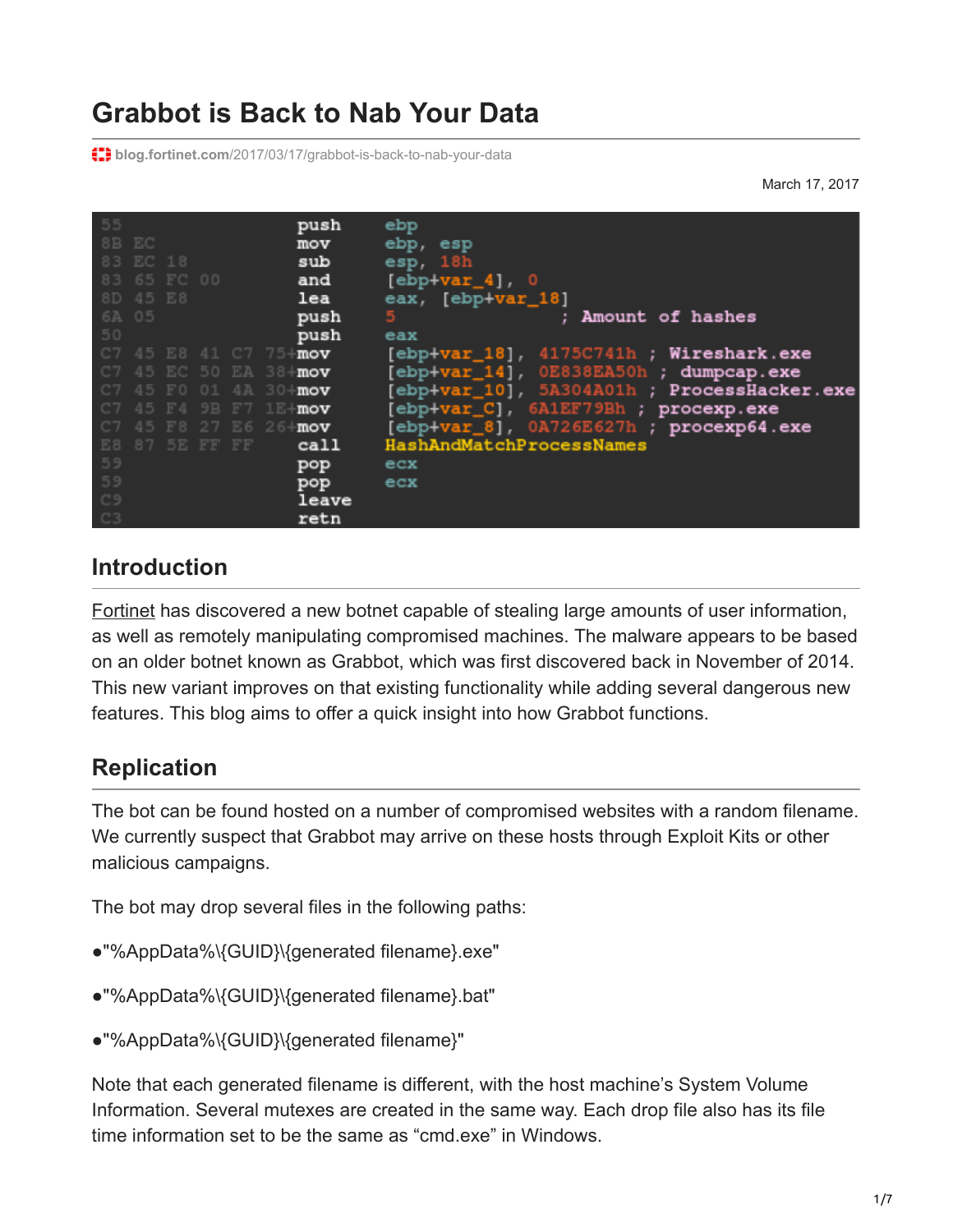The malware creates the following registry entry to survive system reboots:

●HKEY\_CURRENT\_USER\Software\Microsoft\ Windows\CurrentVersion\Run

○{GUID} = "%AppData%\{GUID}\{generated filename}.exe"

During execution, the bot may inject the main payload into explorer.exe and delete the original file.

### **Browser Targeting**

The bot enters a sleep loop and will not perform the rest of its functionality unless one of the following internet browsers is found in the active process list:

- ●Internet Explorer (iexplore.exe)
- ●Firefox (firefox.exe)
- ●Google Chrome (chrome.exe)
- ●Opera (opera.exe)

Anti-analysis measures

The bot also scans active processes for the presence of certain system analysis tools, such as Wireshark or Process Explorer. If any is found, the bot may branch into a fake set of behaviours instead of the actual payload.

| 55<br>8B EC |             |    |                | push                       | ebp                                         |
|-------------|-------------|----|----------------|----------------------------|---------------------------------------------|
| 83 EC 18    |             |    |                | mov                        | ebp, esp                                    |
|             |             |    |                | sub                        | esp, 18h                                    |
|             | 83 65 FC 00 |    |                | and                        | $[ebp+var_4], 0$                            |
| 8D 45 E8    |             |    |                | lea                        | eax, [ebp+var_18]                           |
| 6A 05       |             |    |                | push                       | 5.<br>Amount of hashes                      |
| 50          |             |    |                | push                       | eax                                         |
| C7          |             |    |                | 45 E8 41 C7 75+ <b>mov</b> | [ebp+var_18], 4175C741h ; Wireshark.exe     |
|             |             |    |                | 45 EC 50 EA 38+mov         | [ebp+var_14], OE838EA50h ; dumpcap.exe      |
|             | F0          | 01 | 4A 30          | ⊦mov                       | [ebp+var_10], 5A304A01h ; ProcessHacker.exe |
|             |             |    | 45 F4 9B F7    | 1 Hmov                     | [ebp+var_C], 6A1EF79Bh ; procexp.exe        |
|             |             |    |                | 45 F8 27 E6 26+mov         | [ebp+var_8], 0A726E627h ; procexp64.exe     |
|             |             |    | E8 87 5E FF FF | call                       | HashAndMatchProcessNames                    |
| 59          |             |    |                | pop                        | ecx                                         |
| 59          |             |    |                | pop                        | ecx                                         |
| C9          |             |    |                | leave                      |                                             |
| C3          |             |    |                | retn                       |                                             |

Fig.1: Searching for hashes of specific process names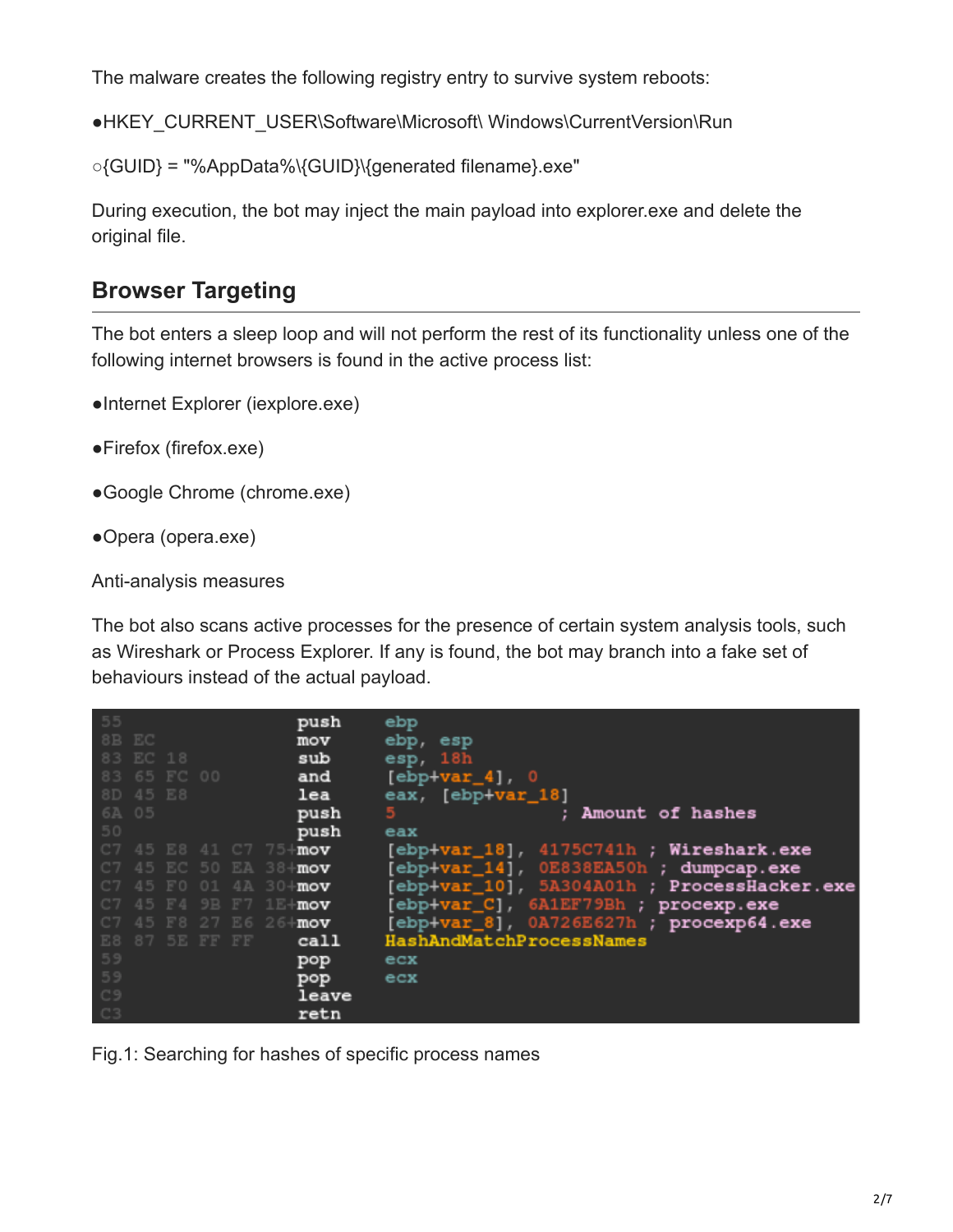| <b>DNS</b> | 113 Standard query 0x36de A upg26d02xxedojwta6mc4gpw7oerdhdt9311wb6tfuckgjzmts.ru                                               |
|------------|---------------------------------------------------------------------------------------------------------------------------------|
| <b>DNS</b> | 174 Standard query response 0x36de No such name A upg26d02xxedojwta6mc4gpw7oerdhdt9311wb6tfuckgjzmts.ru SOA a.dns.ripn.net      |
| <b>DNS</b> | 113 Standard query 0x3da6 A qt4km4pt4ltddnubetunbfp8n4wcor4vc5ys8oexdeaeu6ktys.ru                                               |
| <b>DNS</b> | 174 Standard query response 0x3da6 No such name A qt4km4pt4ltddnubetunbfp8n4wcor4vc5ys8oexdeaeu6ktys.ru SOA a.dns.ripn.net      |
| <b>DNS</b> | 113 Standard query 0x880c A hjctholhyfk1q9iv8dix9g2xnv4o3r9lkdiy9tr0abyagxa307.ru                                               |
| <b>DNS</b> | 174 Standard query response 0x880c No such name A hjctholhyfk1q9iv8dix9g2xnv4o3r9lkdiy9tr0abyagxa307.ru SOA a.dns.ripn.net      |
| <b>DNS</b> | 113 Standard query 0x933a A jqh8zzxz6bge7yduezhxajjr7ivgj6673knhjs1ha7fsx3bqo3.su                                               |
| <b>DNS</b> | 174 Standard query response 0x933a No such name A jqh8zzxz6bge7yduezhxajjr7ivgj6673knhjs1ha7fsx3bqo3.su SOA a.dns.ripn.net      |
| <b>DNS</b> | 114 Standard query 0x69e8 A u7dk6ojeduperiuzco7ic3ahiie0703x0i3kk3jcubn9f1361e.com                                              |
| <b>DNS</b> | 187 Standard query response 0x69e8 No such name A u7dk6ojeduperiuzco7ic3ahiie0703x0i3kk3jcubn9fl361e.com SOA a.gtld-servers.net |
| <b>DNS</b> | 114 Standard query 0xb619 A zcjill27gt6br1nkpi41vxmxmlq7kw7l6ieyj3yrfjxzfi6r62.com                                              |
| <b>DNS</b> | 187 Standard query response 0xb619 No such name A zcjill27gt6br1nkpi41vxmxmlq7kw7l6ieyj3yrfjxzfi6r62.com SOA a.gtld-servers.net |
| <b>DNS</b> | 113 Standard query 0xcc80 A ajtql6w0flk3u9rosr0nbv2njh3p9xh9idvh70weciccj6b2o3.su                                               |
| <b>DNS</b> | 174 Standard query response 0xcc80 No such name A ajtql6w0flk3u9rosr0nbv2njh3p9xh9idvh70weciccj6b2o3.su SOA a.dns.ripn.net      |
| <b>DNS</b> | 113 Standard query 0x3648 A frcim1xtbjb5jtfwt7smtlevp0a52uuvzizgl2h7pukzynniq0.su                                               |
| <b>DNS</b> | 174 Standard query response 0x3648 No such name A frcim1xtbjb5jtfwt7smtlevp0a52uuvzizgl2h7pukzynniq0.su SOA a.dns.ripn.net      |
| <b>DNS</b> | 113 Standard query 0x0f38 A b3nwbb4isx65g12bauprt1hglhs71d4zbnba62banuge2p9o6v.ru                                               |
| <b>DNS</b> | 174 Standard query response 0x0f38 No such name A b3nwbb4isx65g12bauprt1hglhs71d4zbnba62banuge2p9o6v.ru SOA a.dns.ripn.net      |
| <b>DNS</b> | 113 Standard query 0x4a4b A chpbtubypq2qjombrk5h29vlo4n3ayebzj3pzcqfxcmx6yjari.su                                               |
| <b>DNS</b> | 174 Standard query response 0x4a4b No such name A chpbtubypq2qjombrk5h29vlo4n3ayebzj3pzcqfxcmx6yjari.su SOA a.dns.ripn.net      |
| <b>DNS</b> | 114 Standard query 0x375d A hghg1vyhujy3qwncyrckclj7ezj9vdobb9bmmq1xsc2avro9kn.com                                              |
| <b>DNS</b> | 187 Standard query response 0x375d No such name A hghg1vyhujy3qwncyrckclj7ezj9vdobb9bmmq1xsc2avro9kn.com SOA a.gtld-servers.net |
| <b>DNS</b> | 113 Standard query 0x9dea A w7w4w77w212ve80xbkxhn888oigaoy3t5j2fq2ravg5ti35gm9.su                                               |
| <b>DNS</b> | 174 Standard query response 0x9dea No such name A w7w4w77w212ve80xbkxhn888oigaoy3t5j2fq2ravg5ti35gm9.su SOA a.dns.ripn.net      |

Fig. 2: Part of the fake behaviour - Random domain name generation and contact

# **C&C Connection**

Before the bot attempts to contact the command and control (C&C) server, it first makes a connection to *www.microsoft.com* to verify internet connectivity. If a connection can be established, the bot will iterate through a list of possible C&C servers and contact each until a response is received. The list of C&Cs observed in this sample are:

●http://de{REMOVED}is.site

●http://ge{REMOVED}et.site

●http://bi{REMOVED}ys.info

●http://on{REMOVED}nc.site

●http://de{REMOVED}is.info

●http://ss{REMOVED}rs.info

When a connection is established, the bot may attempt to download the following data files:

- ●/wordpress/ajax/d.dat
- ●/wordpress/ajax/e.dat
- ●/wordpress/ajax/f.dat
- ●/wordpress/ajax/out.dat
- ●/wordpress/ajax/g.dat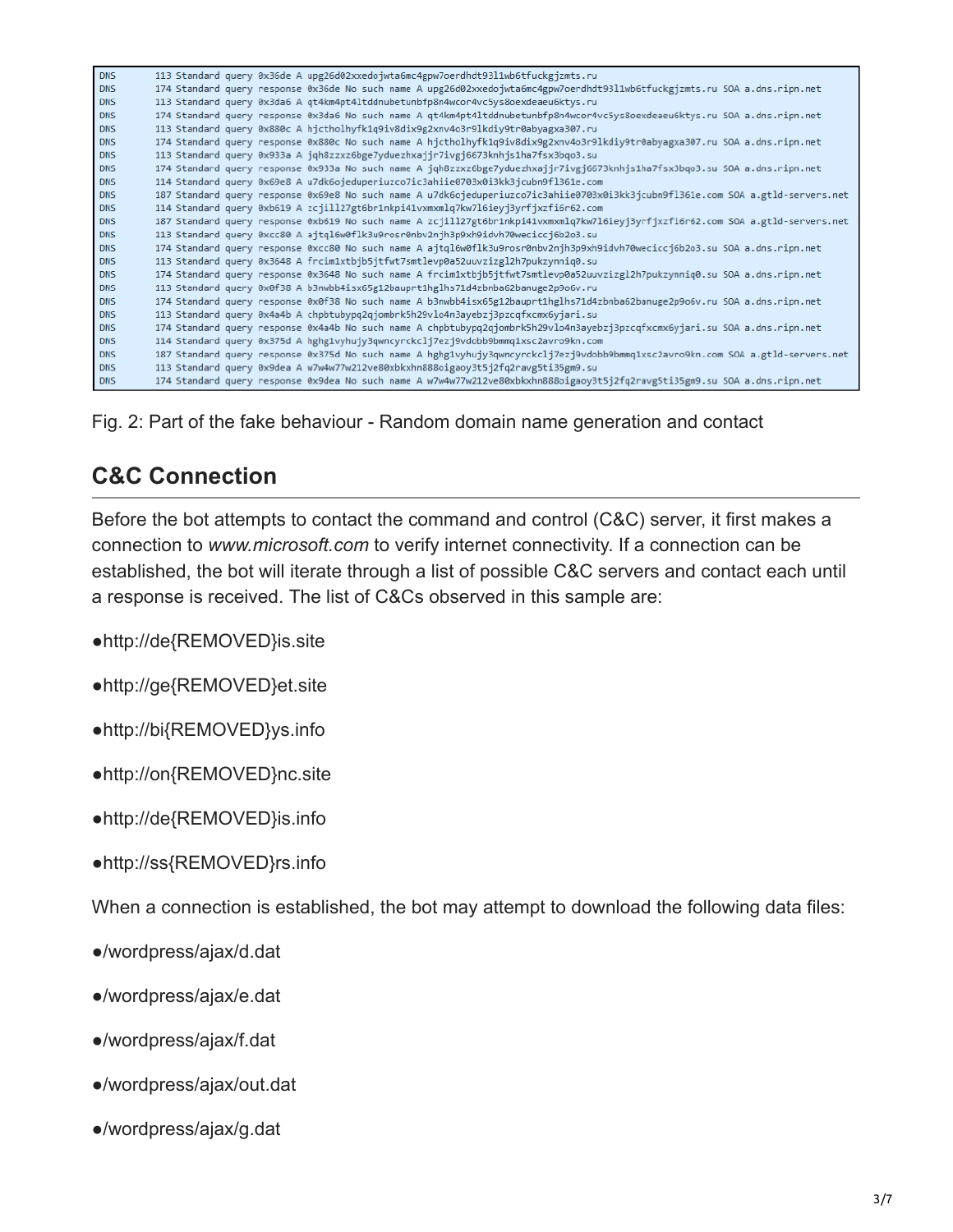#### ●/wordpress/ajax/h.dat

The files are saved on the disk with a generated filename. Notably, the file "out.dat" is renamed to the executable file in the autorun registry. All communication between the bot and the C&C are encrypted and done through HTTP. In any contact with a C&C, the bot will try twice to establish connection before trying a different C&C.

| <b>HTTP</b> | 756 POST /wordpress/forumpost.php HTTP/1.1               |
|-------------|----------------------------------------------------------|
| <b>HTTP</b> | 1422 HTTP/1.1 200 OK (text/html)                         |
| <b>HTTP</b> | 357 GET /wordpress/ajax/d.dat HTTP/1.1                   |
| <b>HTTP</b> | 975 HTTP/1.1 200 OK (application/x-ns-proxy-autoconfig)  |
| <b>HTTP</b> | 357 GET /wordpress/ajax/e.dat HTTP/1.1                   |
| <b>HTTP</b> | 503 HTTP/1.1 200 OK (application/x-ns-proxy-autoconfig)  |
| <b>HTTP</b> | 357 GET /wordpress/ajax/f.dat HTTP/1.1                   |
| <b>HTTP</b> | 1001 HTTP/1.1 200 OK (application/x-ns-proxy-autoconfig) |
| <b>HTTP</b> | 359 GET /wordpress/ajax/out.dat HTTP/1.1                 |
| <b>HTTP</b> | 1061 HTTP/1.1 200 OK (application/x-ns-proxy-autoconfig) |
| <b>HTTP</b> | 357 GET /wordpress/ajax/g.dat HTTP/1.1                   |
| <b>HTTP</b> | 546 HTTP/1.1 404 Not Found (text/html)                   |
| <b>HTTP</b> | 357 GET /wordpress/ajax/g.dat HTTP/1.1                   |
| <b>HTTP</b> | 546 HTTP/1.1 404 Not Found (text/html)                   |
| <b>HTTP</b> | 357 GET /wordpress/ajax/h.dat HTTP/1.1                   |
| <b>HTTP</b> | 546 HTTP/1.1 404 Not Found (text/html)                   |
| <b>HTTP</b> | 357 GET /wordpress/ajax/h.dat HTTP/1.1                   |
| <b>HTTP</b> | 546 HTTP/1.1 404 Not Found (text/html)                   |

Fig.3: C&C communication

#### **C&C Commands**

The botnet is capable of responding to the following commands:

| <b>Command</b> | <b>Function</b>                       |
|----------------|---------------------------------------|
| user execute   | Executes a file on the host machine   |
| bot_update     | Updates the bot itself                |
| conf update    | Updates the bot configuration         |
| bot uninstall  | Removes the bot from the host machine |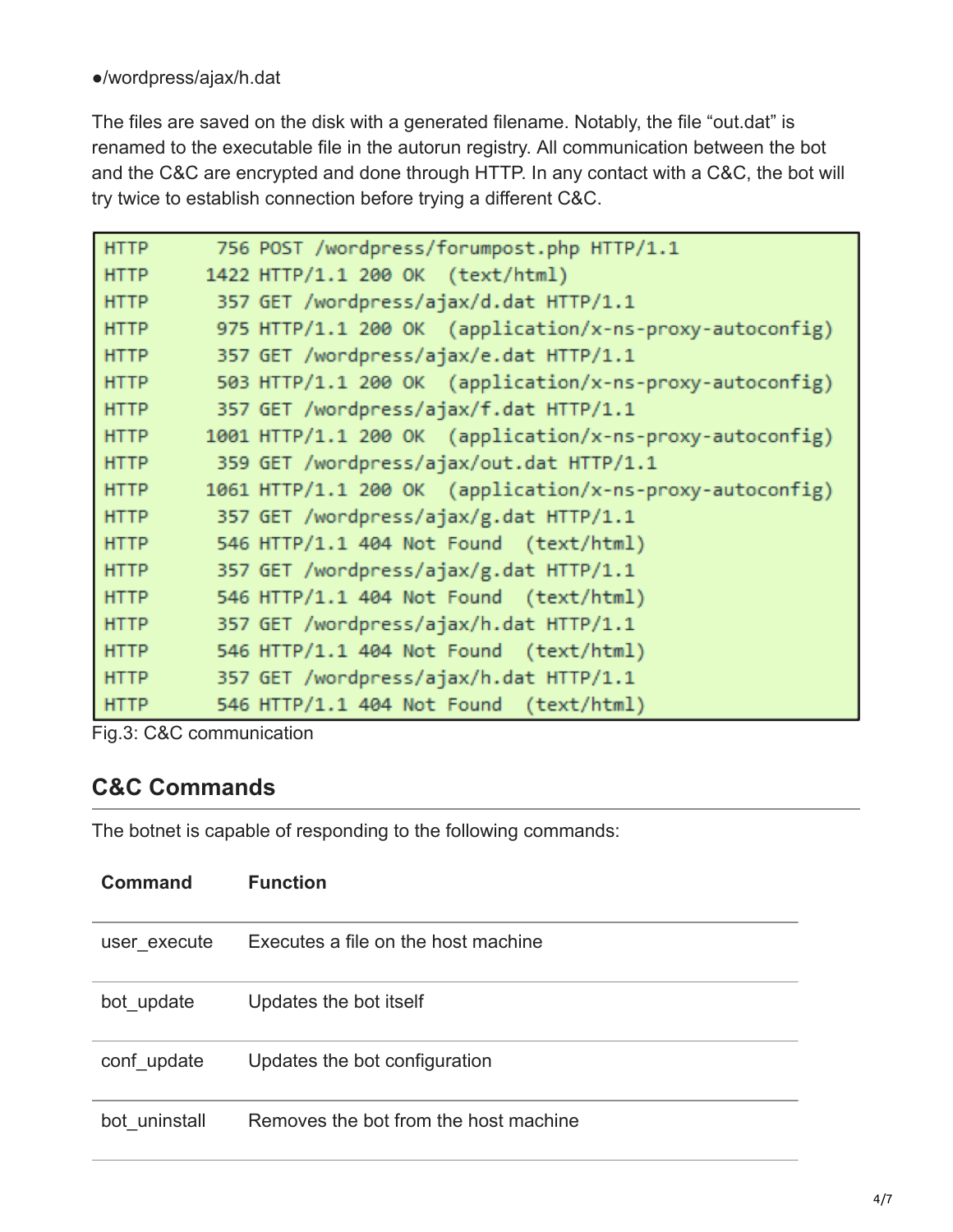| conf_update2   | Updates the bot configuration                                    |  |  |  |  |  |  |
|----------------|------------------------------------------------------------------|--|--|--|--|--|--|
| send_debug     | Send system information and log data to C2                       |  |  |  |  |  |  |
| socks_bc       | Establish SOCKS proxy                                            |  |  |  |  |  |  |
| run_vnc        | <b>Creates VNC connection</b>                                    |  |  |  |  |  |  |
| install_bd1    | Install Teamviewer backdoor                                      |  |  |  |  |  |  |
| url block add  | Blocks specific URLs from being accessed                         |  |  |  |  |  |  |
| url_block_rem  | Removes URL blocking                                             |  |  |  |  |  |  |
| grab_ftp       | Retrieves FTP information from host                              |  |  |  |  |  |  |
| grab_cookies   | Retrieves browser cookies from host                              |  |  |  |  |  |  |
| grab_sol       | Retrieves local shared objects/flash cookies                     |  |  |  |  |  |  |
| grab_certs     | Retrieves client certificates                                    |  |  |  |  |  |  |
| grab_all       | Retrieves data from all grab functions                           |  |  |  |  |  |  |
| del_cookies    | Deletes browser cookies                                          |  |  |  |  |  |  |
| grab_pop       | <b>Retrieves Outlook POP accounts</b>                            |  |  |  |  |  |  |
| run_plugin_exe | Downloads and injects an executable into svchost exe and runs it |  |  |  |  |  |  |
| run_plugin_dll | Downloads and injects a library into svchost exe and runs it     |  |  |  |  |  |  |

Compared to the previous known version of Grabbot, there are several new commands labeled "conf\_update2", "install\_bd1", "grab\_pop", "run\_plugin\_exe" and "run\_plugin\_dll".

# **Sending Back Debug Information**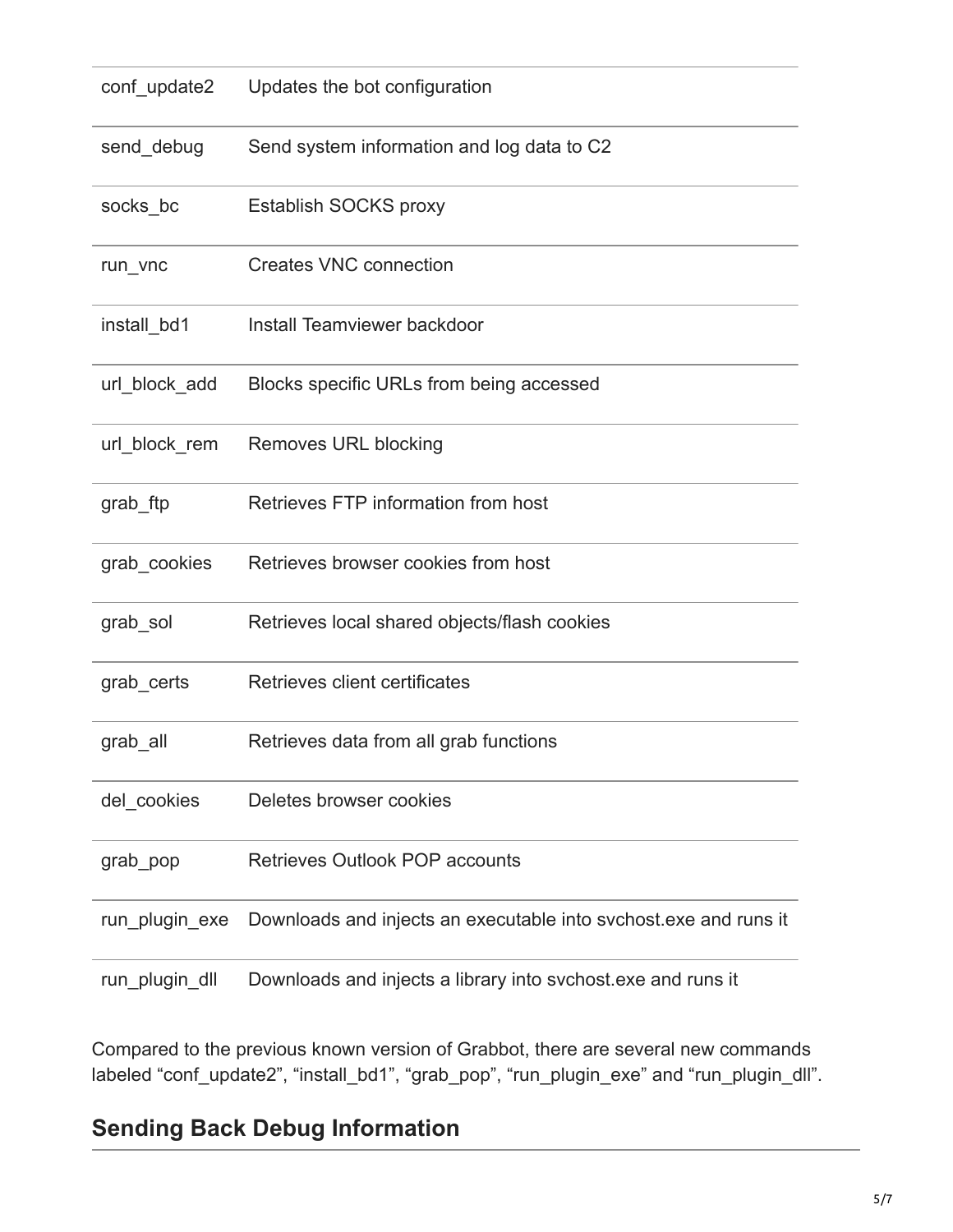The bot is able to extract current system information, including a list of active processes, detected AV products, and a list of installed applications. The bot may send this information to the C&C on command.

|  |  |  |  |  |  |  | 52 61 70 70 6F 72 74 53 74 61 74 75 73 20 3D 20 RapportStatus =   |
|--|--|--|--|--|--|--|-------------------------------------------------------------------|
|  |  |  |  |  |  |  | 4E 4F 54 20 41 43 54 49 56 45 0D 0A 41 4E 54 49 NOT ACTIVE FORNTI |
|  |  |  |  |  |  |  | 56 49 52 55 53 20 50 52 4F 43 45 53 53 20 3D 20 UIRUS PROCESS =   |
|  |  |  |  |  |  |  | 4E 4F 54 20 44 45 54 45 43 54 45 44 0D 0A 4C 49 NOT DETECTEDJOLI  |
|  |  |  |  |  |  |  | 53 54 20 4F 46 20 41 43 54 49 56 45 20 50 52 4F ST OF ACTIVE PRO  |
|  |  |  |  |  |  |  | 43 45 53 53 45 53 3A 20 0D 0A 53 79 73 74 65 6D CESSES: JOSystem  |
|  |  |  |  |  |  |  | 0D 0A 73 6D 73 73 2E 65 78 78 14 9A 63 73 72 00 Fosmss.exx900csr  |
|  |  |  |  |  |  |  | 80 FF FF 78 65 0D 00 63 73 72 73 73 2E 65 78 65 C xelecsrss.exe   |

Fig.4: System debug information

### **Banking Backdoor**

The bot is also capable of tracking if specific sites, namely financial institutions and services, are accessed, and may launch a proxy or remote access backdoor to steal information. Some targeted sites from the list are as follows (in the format of \*[URL]\*;[backdoor cmd] [arguments]):

- ●\*paypal.com\*;socks\_bc 5.{REMOVED}.250:7777
- ●\*hxxps://www1.royalbank.com/cgi-bin/rbaccess/\*;run\_vnc
- ●\*hxxps://easyweb.td.com/\*;run\_vnc
- ●\*hxxps://www1.bmo.com/onlinebanking/cgi-bin/netbnx/NBmain?product=5\*;run\_vnc

## **Crypto-Currency Wallet Stealing**

The bot recursively scans the %AppData% directory looking for files with the name "wallet.dat", "electrum.dat" or "wallet". If any match is found, the contents of the file are read and encrypted, then stored into a temporary file for retrieval.